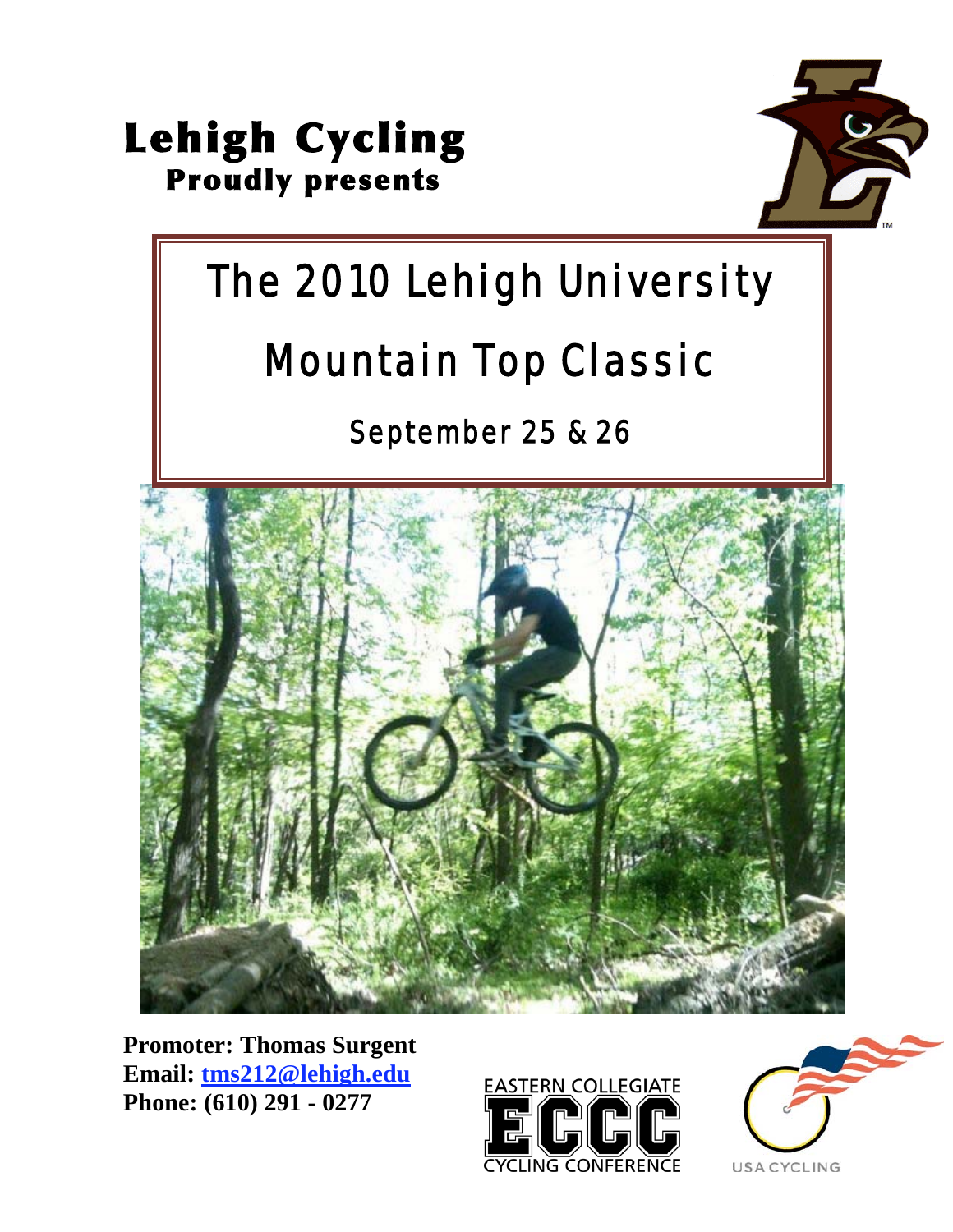## **Schedule**

Saturday, September 25<sup>th</sup>

| $7:30$ am                    | <b>XC</b> Intro Clinic                            |                                 |
|------------------------------|---------------------------------------------------|---------------------------------|
| 8:00 am                      | Registration opens at Iacocca Hall                |                                 |
| $8:00$ am                    | DH and XC practice open                           |                                 |
| $9:00$ am                    | Men's C XC                                        | $[1 \text{ lap } ]$             |
| $9:05$ am                    | Women's B XC                                      | $[1 \text{ lap } ]$             |
| $10:15$ am                   | Men's A XC                                        | $[3 \text{ laps}]$              |
| $10:20$ am                   | Men's B XC                                        | $[2 \text{ laps}]$              |
| $10:25$ am                   | Women's A XC                                      | $[2 \text{ laps}]$              |
| $1:00 \text{ pm}$            | <b>Cluster Huck Relay</b>                         |                                 |
| $2:00 \text{ pm}$            | DH start (all categories): Includes Open Category |                                 |
| Sunday, September $26th$     |                                                   |                                 |
| $7:00$ am                    | Registration opens at South Mountain parking      |                                 |
| 8:00 am                      | <b>XTXC</b> Intro Clinic                          |                                 |
| 8:30 am                      | Men's C STXC                                      | $[20 \text{ min}]$              |
| To follow (approx. $8:50$ )  | Women's B STXC                                    | $\lceil 20 \text{ min } \rceil$ |
| To follow (approx. $9:10$ )  | Men's B STXC                                      | $[25 \text{ min}]$              |
| To follow (approx. 9:35)     | Women's A STXC                                    | $\lceil 25 \text{ min } \rceil$ |
| To follow (approx. $10:00$ ) | Men's A STXC                                      | $\lceil 35 \text{ min } \rceil$ |
| To follow (approx. $10:35$ ) | <b>Team Relay</b>                                 |                                 |
| $1:30 \text{ pm}$            | DH start (all categories): Includes Open Category |                                 |
|                              |                                                   |                                 |

Collegiate categories are open only to current, eligible students holding USAC Collegiate licenses. One-day and yearly collegiate and open licenses will be available at registration.

| <b>Registration and Fees</b> |                         |  |
|------------------------------|-------------------------|--|
| <b>XC</b>                    | \$15                    |  |
| <b>STXC</b>                  | \$11                    |  |
| <b>DH</b>                    | \$15 per day            |  |
| <b>Cluster Huck</b>          | \$20 per team           |  |
| <b>Team Relay</b>            | \$20 per team           |  |
| <b>Bus Service</b>           | \$5 per person, per day |  |
| <b>T-shirt</b>               | \$20                    |  |
| Day of registration fee      | \$5 per rider           |  |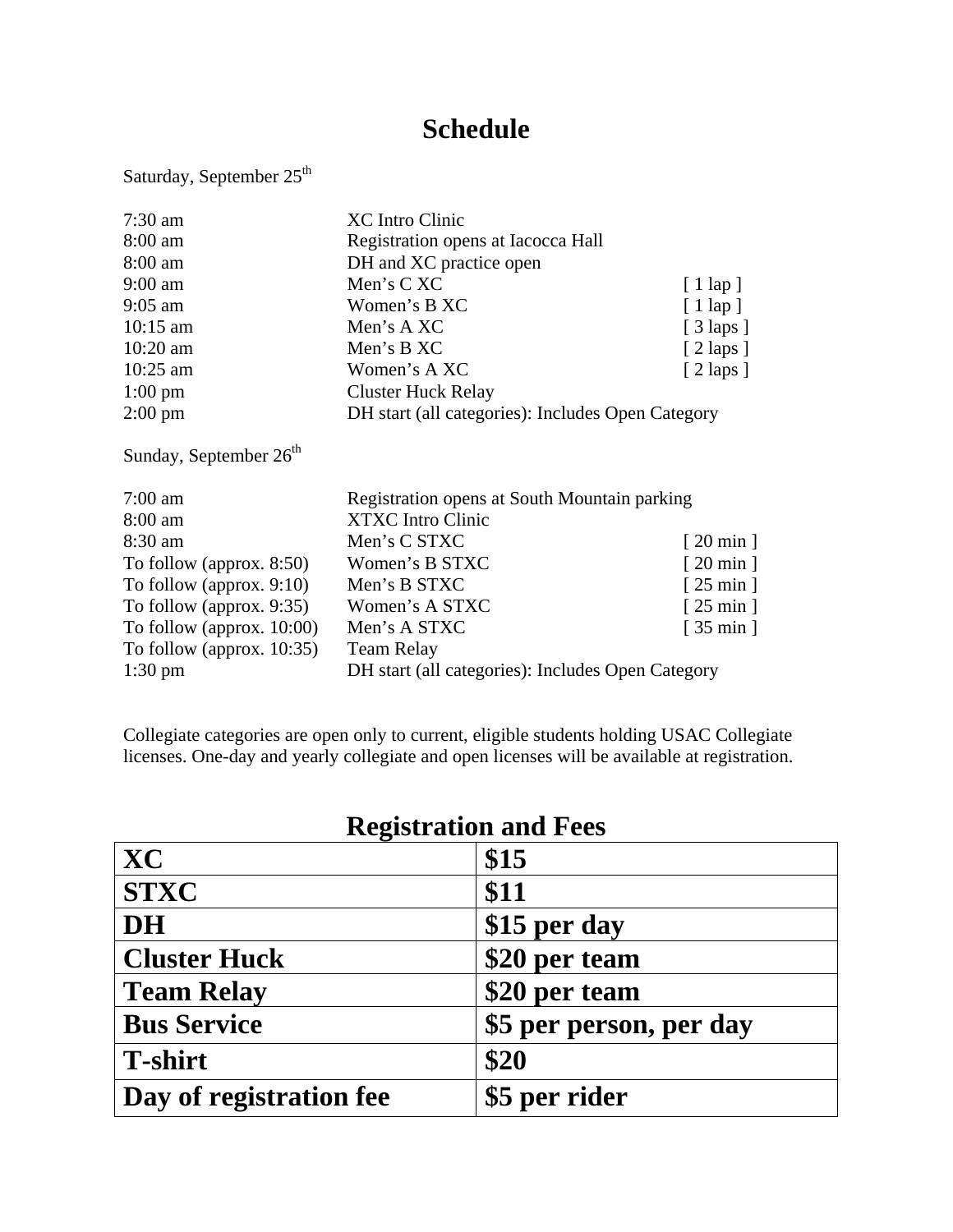Teams are encouraged to pre-register on BikeReg. If this does not work, you may contact tms212@lehigh.edu for more options. Race numbers and all forms will be taken care of at the race registration, please allow time for this the day of. **Pre-reg will be accepted no later than** 10pm on Thursday, September  $23<sup>th</sup>$ . Day-of registration will be available both days, with a \$5 late fee per rider.

### **Course Descriptions**

#### Cross Country (XC)

The course is approximately 6 miles in length. It starts atop Lehigh's south mountain. The first  $\frac{1}{4}$  mile is a fast downhill fire road, which turns quickly into a short technical single track climb. A long single track descent ensues, which is littered with rock gardens, small bridges, quick climbs and tight turns. The track continues to the bottom of the mountain, where a flowing single track section opens into a half mile fire road. This road leads into a blistering single track climb that continues up half the mountain, and dumps into a short semi-flat section of rock gardens. The final ascent includes a technical climb with switchbacks that seem to multiply each lap. Eventually you will see daylight, and return to the start

#### Short Track Cross Country (STXC)

The course is just shy of  $\frac{1}{2}$  mile in length. The start line is on a wide fire road with a gradual uphill grade. At the top of the incline, the course makes a hard left into a slalom-like downhill with fast winding turns and returns to the bottom of the fire road incline, where most of the passing will take place.

#### Saturday Downhill

The course begins in the parking lot near registration. A steep start leads into several rolling mounds and rocky hard-pack past a small kicker. Crossing under the power lines leads to a small rocky descent into a quick left and several berms. Men's A and Open riders split off and ride a technical off-camber decent. Others cross under the power lines several more times leading to a steep descent into a wooden bridge rock gap with a right side go around. A berm leads to a quick fire road to the finish. Course time is 2.5 - 3 minutes.

#### Cluster Huck

The cluster huck relay has been slightly alerted from last year's course to include a short uphill cross country sprint followed by a longer downhill course that will run near the Saturday's course.

#### Sunday Downhill

A brand new course that promises to thrill and challenge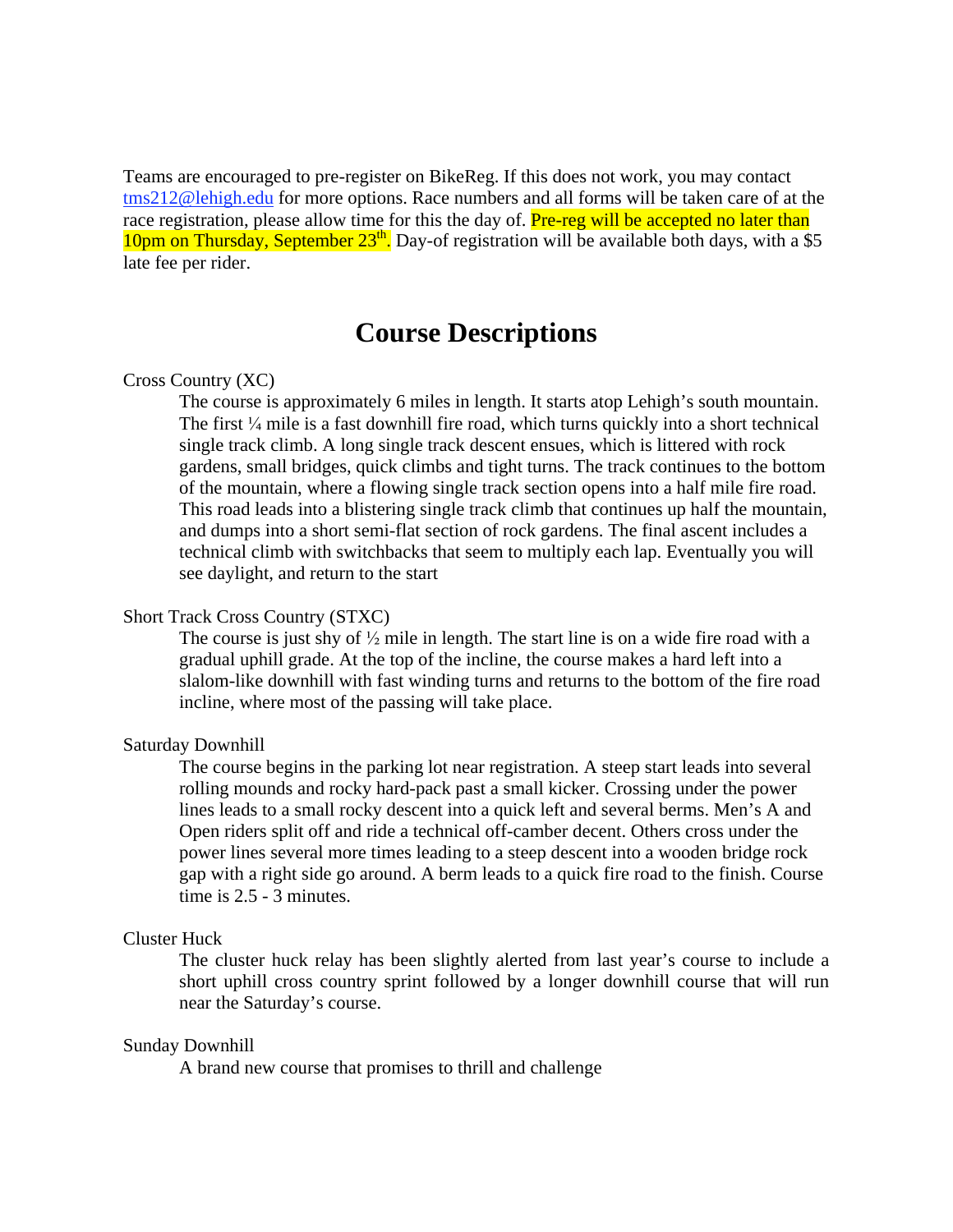# XC Sat. Registration Sat. DHSun. DH, STXC & Registration intain Park  $000 \text{ ft}$

### **Event Map and Directions**

\*Signs will be posted from exit ramp of I-78 to race registration \* red arrows to registration

Directions to Lehigh University Mountain Top Campus

- From New Jersey: Take I-95 to I-78 West and follow below
- From Philadelphia, PA: I-476 North to I-78 East and follow below.
- From NH/MA: Take I-90 West to I-84 West; follow to I-87 South, then take I-287 South to I-78 West and follow below
- From Upstate NY/VT: I-87 South to I-287 South, then I-78 West and follow below

From I-78, take exit 67. Go strait at ramp bottom onto Silvex Road. Pass through small tunnel, under I-78, and follow road to left at small "Y" intersection. Go strait through next stop sign and past Lehigh University Football Arena. Turn right at the "T" intersection onto Mountain Drive. Stay strait to summit of mountain.

Sat. Registration/Race: Iacocca Hall 111 Research Drive Bethlehem, PA 18015

Sunday Registration/Race: South Mountain Park